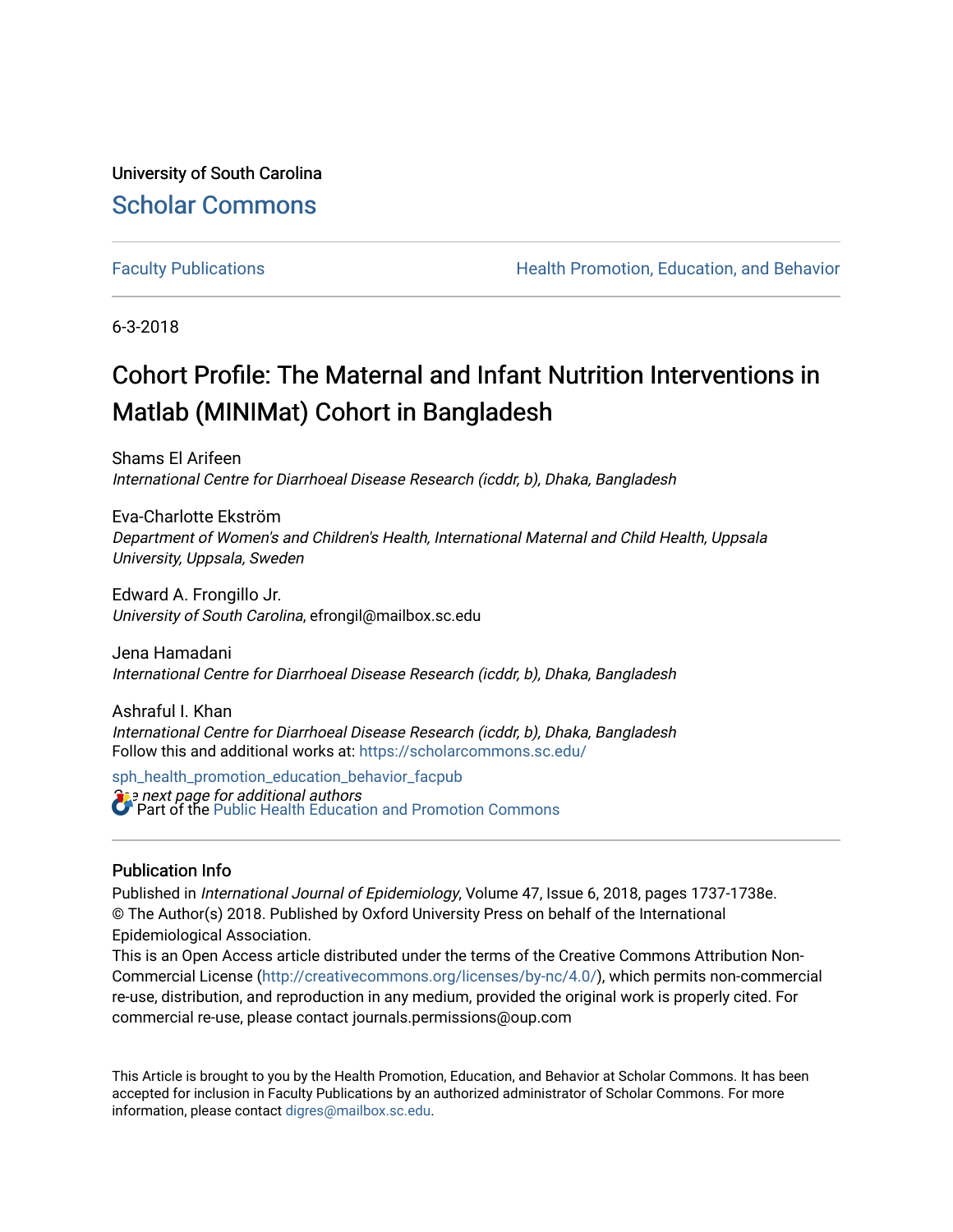## Author(s)

Shams El Arifeen, Eva-Charlotte Ekström, Edward A. Frongillo Jr., Jena Hamadani, Ashraful I. Khan, Ruchira T. Naved, Anisur Rahman, Rubhana Raqib, Kathleen M. Rasmussen, Katarina Ekholm Selling, Yukiko Wagatsuma, and Lars Åke Persson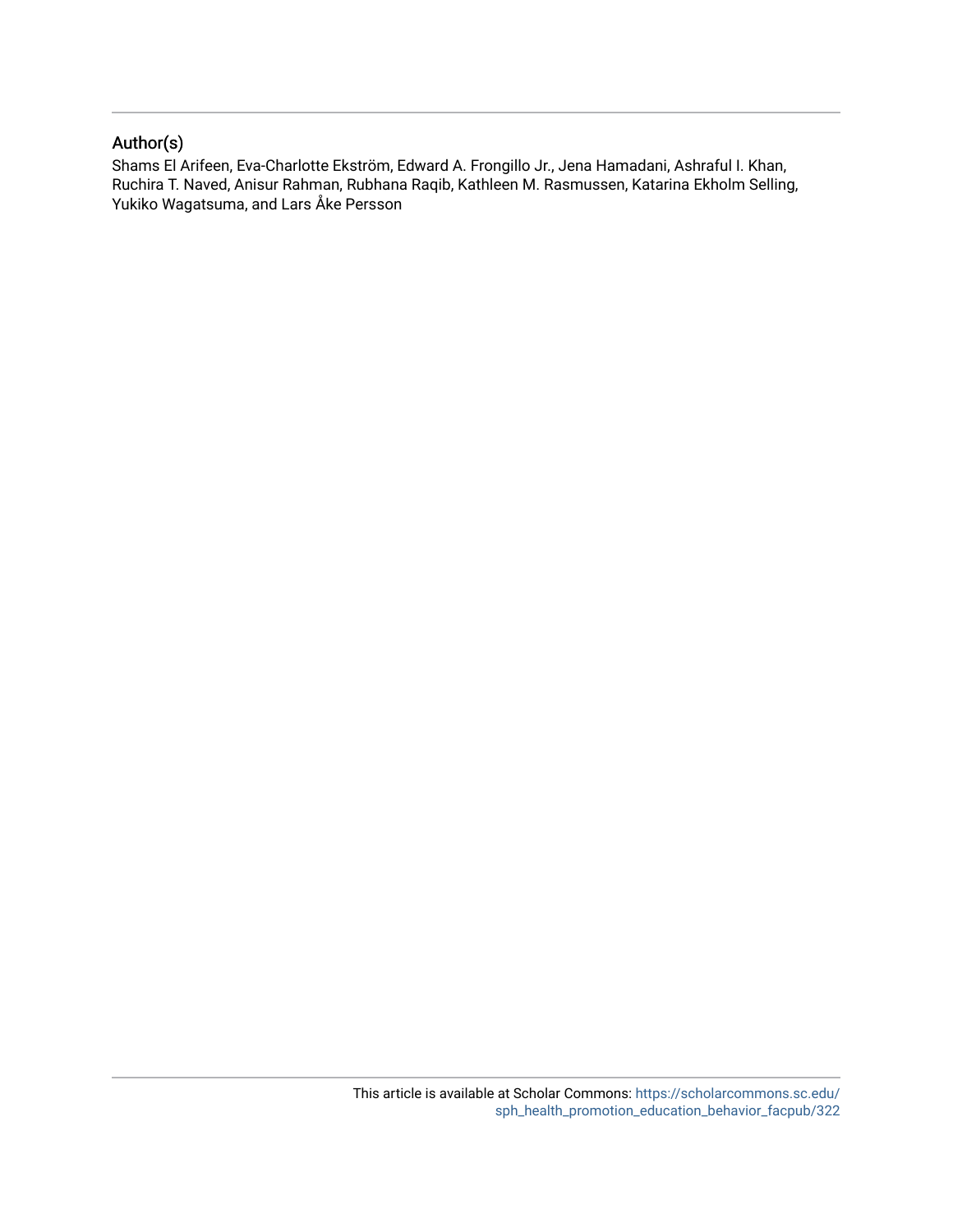<span id="page-2-0"></span>

International Journal of Epidemiology, 2018, 1737–1738e doi: 10.1093/ije/dyy102 Advance Access Publication Date: 3 June 2018 Cohort Profile



Cohort Profile

# Cohort Profile: The Maternal and Infant Nutrition Interventions in Matlab (MINIMat) cohort in Bangladesh

Shams El Arifeen,<sup>1</sup> Eva-Charlotte Ekström,<sup>2</sup> Edward A Frongillo,<sup>3</sup> Jena Hamadani,<sup>1</sup> Ashraful I Khan,<sup>1</sup> Ruchira T Naved,<sup>1</sup> Anisur Rahman,<sup>1</sup> Rubhana Raqib,<sup>1</sup> Kathleen M Rasmussen,<sup>4</sup> Katarina Ekholm Selling,<sup>2</sup> Yukiko Wagatsuma<sup>5</sup> and Lars Åke Persson<sup>2,6</sup>\*

<sup>1</sup>International Centre for Diarrhoeal Disease Research (icddr, b), Dhaka, Bangladesh, <sup>2</sup>Department of Women's and Children's Health, International Maternal and Child Health, Uppsala University, Uppsala, Sweden, <sup>3</sup>Department of Health Promotion, Education and Behavior, Arnold School of Public Health, University of South Carolina, Columbia, SC, USA, <sup>4</sup>Division of Nutritional Sciences, Cornell University, lthaca, NY, USA, <sup>5</sup>Department of Medicine, University of Tsukuba, Tsukuba, Japan and <sup>6</sup>Department of Disease Control, London School of Hygiene & Tropical Medicine, London, UK

\*Corresponding author. London School of Hygiene & Tropical Medicine, Department of Disease Control, Faculty of Infectious and Tropical Diseases, Keppel Street, London WC1E 7HT, UK. E-mail: lars.persson@lshtm.ac.uk

Editorial decision 30 April 2018; Accepted 10 May 2018

#### Why was the cohort set up?

Proportions of malnourished mothers and children remain high, especially in South Asia.<sup>[1](#page-7-0)</sup> In countries like India, Pakistan and Bangladesh, underweight and stunted linear growth frequently start in fetal life. This is reflected in a high proportion of children who are small for their gestational age at birth and experience continued stunted growth. $2-4$  $2-4$  A life cycle perspective is needed to address these intergenerational problems.<sup>1,5</sup>

Trials that have provided pregnant women in undernourished populations with balanced protein-energy supplementations demonstrated increased birthweight.<sup>6</sup> Most food supplementation programmes have reached pregnant women in mid or late pregnancy<sup>[6](#page-7-0)</sup> for practical reasons. In the first trimester, organs develop and fetal plasticity is pronounced. A balanced dietary intake including micronutrients is needed beginning in the first trimester, to ensure fetal health, growth and later health. $7-10$ 

To prevent anaemia and promote fetal health, the World Health Organization has recommended iron-folate supplementation during pregnancy. Based on the notion that iron and other micronutrient deficiencies often coexist, a group of experts developed the composition of a multiple-micronutrient supplement for trial purposes.<sup>11</sup> A series of prenatal multiple micronutrient trials were initiated in different countries, with maternal haemoglobin and birthweight as outcomes.<sup>[12](#page-7-0)</sup>

Nutritional imbalance or insult in fetal or early life may alter later disease risk. This concept, later labelled the Developmental Origin of Health and Disease (DOHaD), has been underpinned by epidemiological and biomedical studies.<sup>[13–15](#page-8-0)</sup> Few prenatal nutritional intervention studies have been done, however, to assess the effect of prevention of nutritional imbalance or insult on developmental trajec-tories at a stage when developmental plasticity is great.<sup>[16](#page-8-0)</sup>

Based on these considerations, the designers of the Maternal and Infant Nutrition Interventions in Matlab trial

This is an Open Access article distributed under the terms of the Creative Commons Attribution Non-Commercial License (http://creativecommons.org/licenses/by-nc/4.0/), which permits non-commercial re-use, distribution, and reproduction in any medium, provided the original work is properly cited. For commercial re-use, please contact journals.permissions@oup.com

 $\heartsuit$ The Author(s) 2018. Published by Oxford University Press on behalf of the International Epidemiological Association.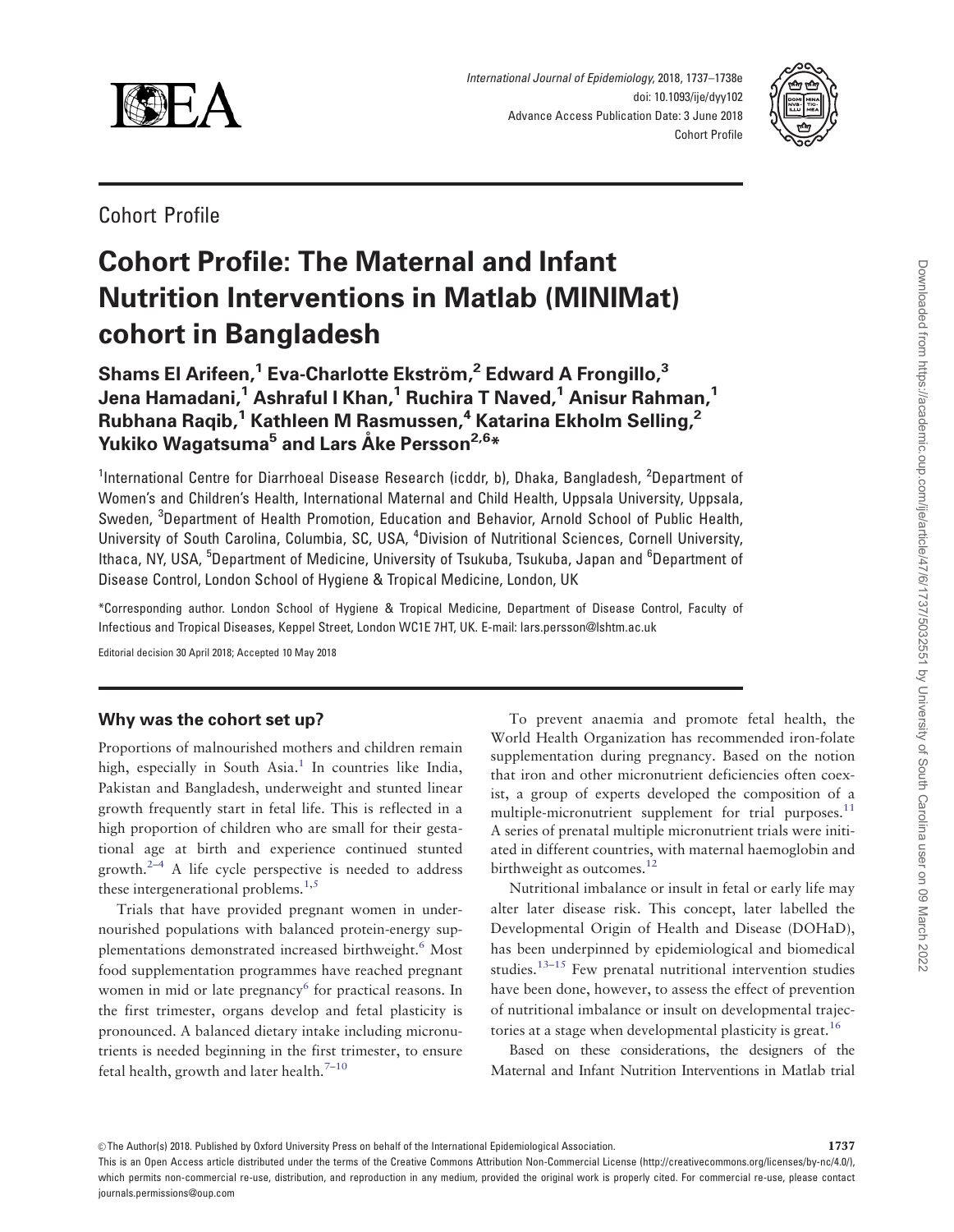<span id="page-3-0"></span>(MINIMat, ClinicalTrials.gov identifier ISRCTN16581394) hypothesized that prenatal multiple-micronutrient supplementation (MMS), as well as an early invitation (around gestational week 9) to receive a daily food supplement, would increase maternal haemoglobin concentration at 30 weeks' gestation, birthweight, and infant survival. The designers also hypothesized that a combination of these interventions (early invitation with MMS) would further improve these outcomes compared with the usual timing of invitation to food supplementation (around week 20) and supplementation with the standard programme of iron-folic acid supplements.

At an early stage in the planning of the MINIMat cohort, the perspective that events in early fetal life might have longer-term consequences provided a rationale for a long-term follow-up. Secondary outcomes listed at the time of the trial registration were: child growth and cognitive development; child micronutrient status; child immune function and morbidity; blood pressure; metabolic markers; and mothers' anthropometric development up to the next pregnancy, when applicable.

The trial was carried out in Matlab, Bangladesh, a rural sub-district 57 km south of the capital Dhaka, a setting where child and maternal undernutrition remain widespread. In this area, the International Centre for Diarrhoeal Disease Research, Bangladesh (iccdr, b) has been running a Health and Demographic Surveillance System (HDSS) since 1966. Through monthly household visits, community health research workers (CHRW) collect data on demographic and selected health information, on a population of about 220 000 in more than 140 villages. The use of a unique identification system allows tracking over time and across studies and databases.

The initial funding of the MINIMat trial (up to birth) was provided by the United Nations Children's Fund (UNICEF), followed by many funders, as described below.

#### Who is in the cohort?

Participants were recruited from 11 November 2001 to 30 October 2003 (Figure 1). CHRW visited all households monthly. If a woman of reproductive age reported that her last menstrual period (LMP) was overdue or that she was pregnant, she was offered a pregnancy test and the date of her LMP was recorded. A woman who tested positive was encouraged to visit the icddr, b clinic, where an ultrasound examination was offered. Dating based on ultrasound examination at week 8 was used if LMP date was missing Women were eligible for the study if they had a viable fetus and gestational age less than 14 weeks on ultrasound, no severe illness and provided written consent for participation. In total, 5880 women were assessed for eligibility, 1444 were excluded, and 4436 women were randomized to the



Figure 1. Study flow.

different nutrition interventions. There were 3625 live births. The MINIMat cohort study and the Health and Demographic Surveillance System in the area have closely monitored these children.

The MINIMat trial participants were randomized into six groups in a 3 x 2 design. A double-masked supplementation with capsules of 30 mg iron and 400 µg of folic acid,  $60 \text{ mg}$  of iron and  $400 \mu$ g of folic acid or multiple micronutrients (MMS) containing a daily allowance of 15 micronutrients, including  $30 \text{ mg}$  of iron and  $400 \mu$ g of folic acid, was combined with food supplementation (608 kcal/day on 6 days per week) randomized to either early invitation (9 weeks' gestation) or usual invitation (20 weeks' gestation). Primary outcomes were maternal haemoglobin concentration at 30 weeks' gestation, birthweight, gestational age at birth and infant mortality. The pregnant women who participated in the MINIMat trial were also randomly allocated in the third trimester to receive either the usual health messages from the antenatal services or to receive exclusive breastfeeding counselling.

At baseline, the pregnant women in this cohort had an average weight of 45 kg and mean height of  $150 \text{ cm}$ ,<sup>[17](#page-8-0)</sup> see [Table 1.](#page-4-0) One-third of these women were in their first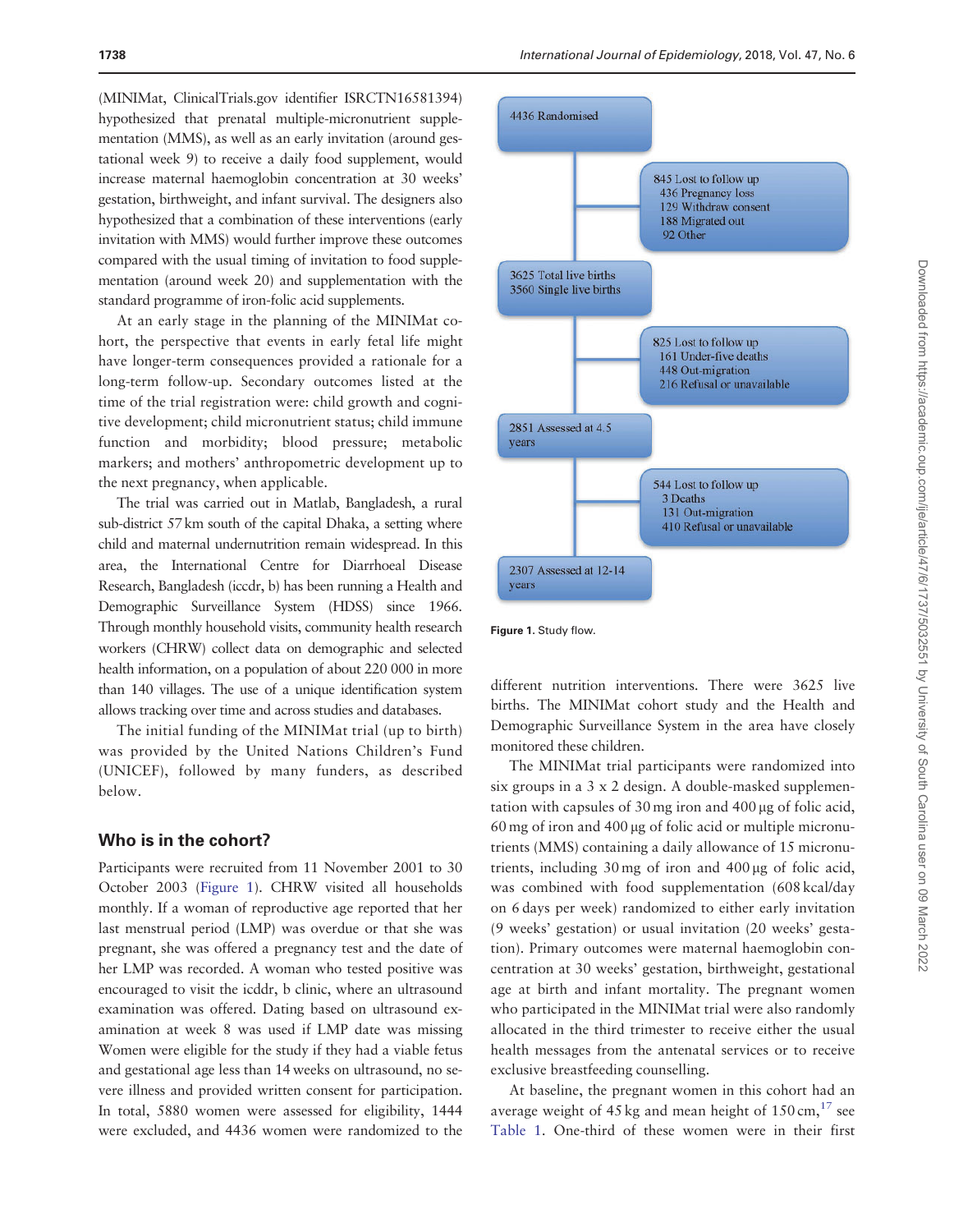| Characteristic                       | Levels             | Recruitment | Live birth | $12-14$ years<br>(n 2307) |  |
|--------------------------------------|--------------------|-------------|------------|---------------------------|--|
|                                      |                    |             | (n3625)    |                           |  |
| Total                                |                    | 4415        | 3587       | 2306                      |  |
| Age at recruitment                   | $<$ 20             | 711 (16)    | 563(16)    | 331 (14)                  |  |
|                                      | $20 - 29$          | 2521(57)    | 2067(57)   | 1312 (57)                 |  |
|                                      | >30                | 1183 (27)   | 957(27)    | 663 (29)                  |  |
|                                      |                    | 4416        | 3619       | 2307                      |  |
| Parity                               | First              | 1479 (33)   | 1184 (33)  | 662(29)                   |  |
|                                      | Second or more     | 2937 (67)   | 2435 (67)  | 1645(71)                  |  |
| Total                                |                    | 4462        | 3580       | 2300                      |  |
| BMI $\text{kg/m}^2$                  | $<\!\!18.5$        | 1228 (28)   | 1000(28)   | 669 (29)                  |  |
|                                      | >18.5              | 3234 (72)   | 2580 (72)  | 1631 (71)                 |  |
| Total                                |                    | 4431        | 3591       | 2307                      |  |
| <b>Educational</b> level             | No schooling       | 1427 (32)   | 1135(32)   | 795 (34)                  |  |
|                                      | $1-4$ years        | 479 (11)    | 400(11)    | 298 (13)                  |  |
|                                      | 5 or more years    | 2525(57)    | 2506 (57)  | 1214(53)                  |  |
| Total                                |                    | 4431        | 3591       | 2307                      |  |
| Household asset score at recruitment | Lowest third       | 1476 (33)   | 1195(33)   | 821 (36)                  |  |
|                                      | Middle             | 1483 (34)   | 1209 (34)  | 812 (35)                  |  |
|                                      | Highest third      | 1472 (33)   | 1187(33)   | 674(29)                   |  |
| Total                                |                    | 4429        | 3589       | 2305                      |  |
| Household surplus at recruitment     | Surplus            | 1199 (27)   | 976 (27)   | 585 (25)                  |  |
|                                      | Equal              | 2367(53)    | 1917(53)   | 1254(54)                  |  |
|                                      | Occasional deficit | 727(16)     | 586 (16)   | 393 (17)                  |  |
|                                      | Constant deficit   | 125(3)      | 102(3)     | 66 (3)                    |  |
|                                      | Don't know         | 11(0.2)     | 8(0.2)     | 7(0.3)                    |  |
| Total                                |                    | 4436        | 3625       | 2307                      |  |
| Trial randomization <sup>a</sup>     | $E + Fe30$         | 739 (16.7)  | 608 (16.8) | 389 (16.9)                |  |
|                                      | $E + Fe60$         | 738 (16.6)  | 610(16.8)  | 387(16.8)                 |  |
|                                      | $E+MMS$            | 740 (16.7)  | 595 (16.4) | 404(17.5)                 |  |
|                                      | $U + Fe30$         | 741 (16.7)  | 605(16.7)  | 374 (16.2)                |  |
|                                      | $U + Fe60$         | 738 (16.6)  | 612(16.9)  | 387 (16.8)                |  |
|                                      | $U+MMS$            | 740 (16.7)  | 595 (16.4) | 366 (15.9)                |  |

<span id="page-4-0"></span>Table 1. Background characteristics of the pregnant women at recruitment, for those with a live birth, and for those where the child also participated at follow-up at 12–14 years. MINIMat cohort, Bangladesh, 2001–17

Data are  $n/n$  (%).

BMI, body mass index; U = start of food supplementation at the standard programme start (week 20); Fe30 = 30 mg Fe with 400 µg folic acid; Fe60 = 60 mg Fe with 400 µg folic acid;  $MMS = 15$  micronutrients including 30 mg Fe and 400 µg folic acid.

 ${}^{a}E =$  Early invitation to daily prenatal food supplementation (gestational week 9).

pregnancy and four out of 10 were in their third or later pregnancies. One-third had no formal education, and slightly more than half had attended school for 5 years or more. One-quarter had some surplus in the perceived status of income compared with expenditure, and one-fifth had some deficit. The attrition during the follow-up period did not change the general characteristics and proportions allocated to the different interventions of the population being studied, see Table 1.

#### How often have they been followed up?

After recruitment at around gestational week 8, women were assessed at gestational weeks 9, 14, 19 and 30 (measurements listed in [Table 2](#page-5-0)). Mothers and newborn children were assessed at birth, followed by monthly examinations of the dyads up to 12 months. During the second year of life, the children were assessed quarterly. The next follow-ups were performed at 4.5 and 10 years of age. At 12.3 to 14.5 years of age, assessments of pubertal development, anthropometry and body composition were performed.

Of the 5880 pregnant women who were initially assessed, 4436 were eligible and consented to participate in the trial [\(Figure 1](#page-3-0)). These women had 3625 live births, of which 3560 were singleton live births. For the follow-up at 4.5 years of age, 2851 children participated (80% of the single live births). For the follow-up at 12.3–14.5 years of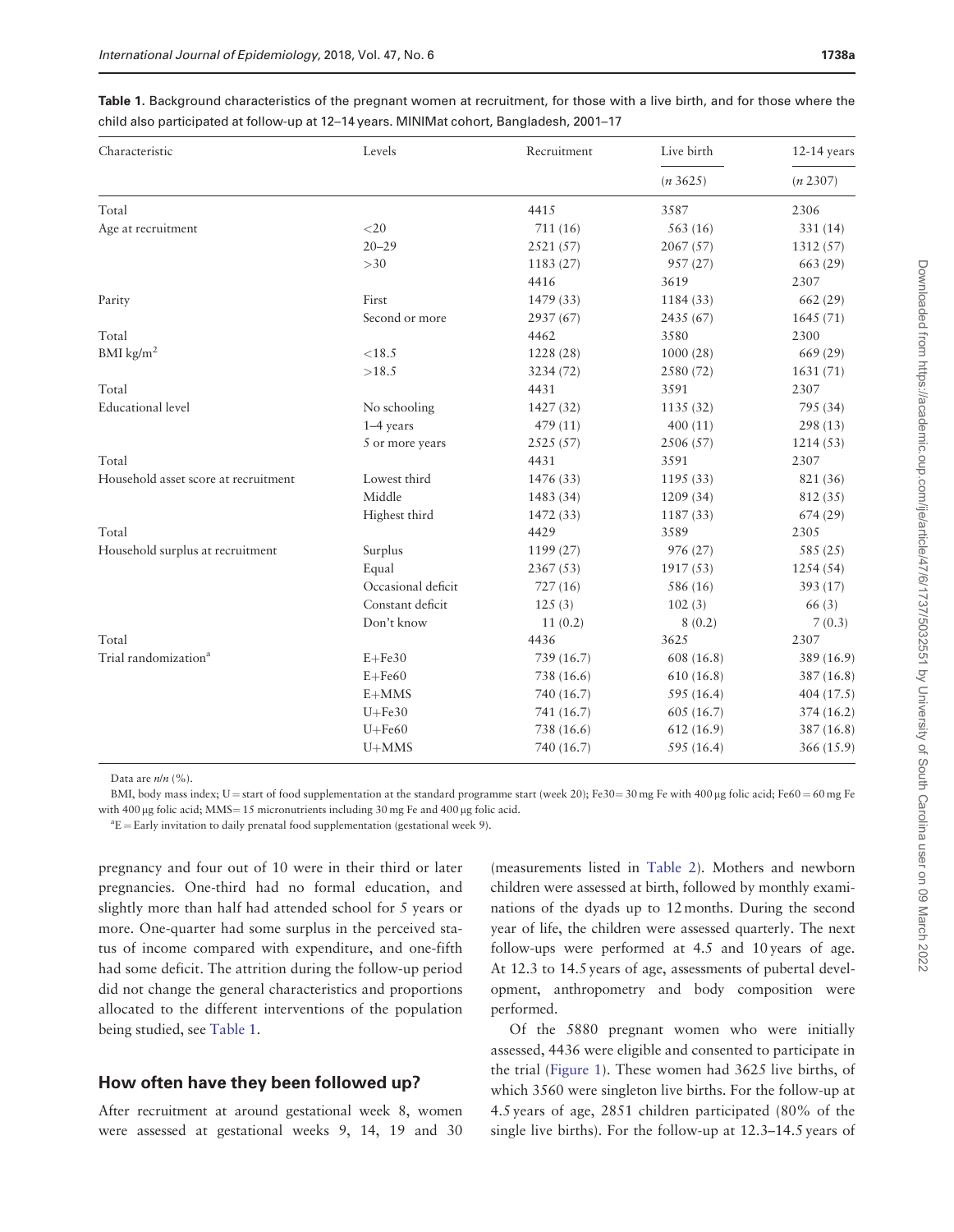<span id="page-5-0"></span>

|  | Table 2. Measurements in the MINIMat trial and follow-up |
|--|----------------------------------------------------------|
|--|----------------------------------------------------------|

|                                   | Pregnancy | Birth  | 0-24 months     | 4.5 years         | 10 years | $12-14$ years |
|-----------------------------------|-----------|--------|-----------------|-------------------|----------|---------------|
| Interventions                     |           |        |                 |                   |          |               |
| Compliance food supplementation   | $^{+}$    |        |                 |                   |          |               |
| Compliance micronutrients (eDEM)  | $^{+}$    |        |                 |                   |          |               |
| Anthropometry etc.                |           |        |                 |                   |          |               |
| Gestational age (LMP, ultrasound) | $^{+}$    |        |                 |                   |          |               |
| Maternal anthropometry            | $^{+}$    |        | $+$             | $^{+}$            |          | $^{+}$        |
| Fetal growth (ultrasound)         | $^{+}$    |        |                 |                   |          |               |
| Child anthropometry               |           | $+$    | $+$             | $^{+}$            | $^{+}$   | $^+$          |
| Skinfolds, body composition       |           |        |                 | $^{+}$            | $^{+}$   | $^{+}$        |
| Child development                 |           |        |                 |                   |          |               |
| Motor and cognitive development   |           |        |                 |                   |          |               |
| Language development              |           |        | $+$             | $+$               |          |               |
| Motor milestones                  |           |        | $+$             |                   |          |               |
| Mother-child interaction          |           |        | $+$             |                   |          |               |
| IQ                                |           |        |                 |                   | $^{+}$   |               |
| Home environment                  |           |        | $\! + \!\!\!\!$ | $^{+}$            | $^{+}$   |               |
| Infections, immune function       |           |        |                 |                   |          |               |
| Morbidity                         | $^{+}$    | $^{+}$ |                 | $+$               | $^{+}$   |               |
| Thymus size (ultrasound)          |           |        | $+$             |                   |          |               |
| Food, diet, feeding               |           |        |                 |                   |          |               |
| Food security                     | $^{+}$    |        | $\! + \!\!\!\!$ |                   |          | $^{+}$        |
| Diet                              | $^{+}$    |        |                 | $\qquad \qquad +$ |          |               |
| Diet diversity                    |           |        |                 | $+$               | $^{+}$   |               |
| Breastfeeding                     |           |        | $\! + \!\!\!\!$ |                   |          |               |
| Reproductive history              |           |        |                 |                   |          |               |
| Previous pregnancies, outcomes    |           |        |                 |                   |          |               |
| Follow-up to next pregnancy       |           |        | $+$             | $^{+}$            |          |               |
| Social conditions                 |           |        |                 |                   |          |               |
| Household asset score             | $^{+}$    |        |                 | $^{+}$            |          | $^{+}$        |
| Parents' education                |           |        |                 |                   |          |               |
| Parents' occupation               | $+$       |        |                 | $+$               | $^{+}$   |               |
| Marital status                    |           |        |                 |                   |          |               |
| Partner violence                  | $^{+}$    |        |                 |                   | $^{+}$   |               |
| Depressive symptoms/distress      | $^{+}$    |        | $\! + \!\!\!\!$ |                   | $^{+}$   |               |
| Biomarkers                        |           |        |                 |                   |          |               |
| Haematology                       | $^{+}$    |        | $+$             | $^{+}$            | $^{+}$   |               |
| Micronutrients                    | $^{+}$    |        | $^{+}$          | $^{+}$            | $^{+}$   |               |
| Oxidative stress                  | $^{+}$    |        |                 |                   |          |               |
| Toxic exposure (urine)            | $^{+}$    |        | $\! + \!\!\!\!$ |                   | $^{+}$   |               |
| Metabolic markers                 |           |        |                 | $^{+}$            |          |               |
| Blood pressure                    |           |        |                 | $^{+}$            | $^{+}$   | $^{+}$        |
| Salivary cortisol                 | $+$       |        | $+$             |                   |          |               |

age, 2307 children participated (64% of the singleton live births). Out-migration and unavailability because of other activities were the main explanations for non-participation by these schoolchildren. Children who did not attend the latest follow-up more frequently came from wealthier households (asset score in the highest tertile, 42% lost to follow up, as compared with the lower two tertiles with 31% attrition). They also more frequently had mothers with some formal education (37% attrition) in comparison with children of mothers with no formal schooling (30% attrition).

## What has been measured?

This cohort was established within the Matlab HDSS, which implies that the cohort data may be linked to family,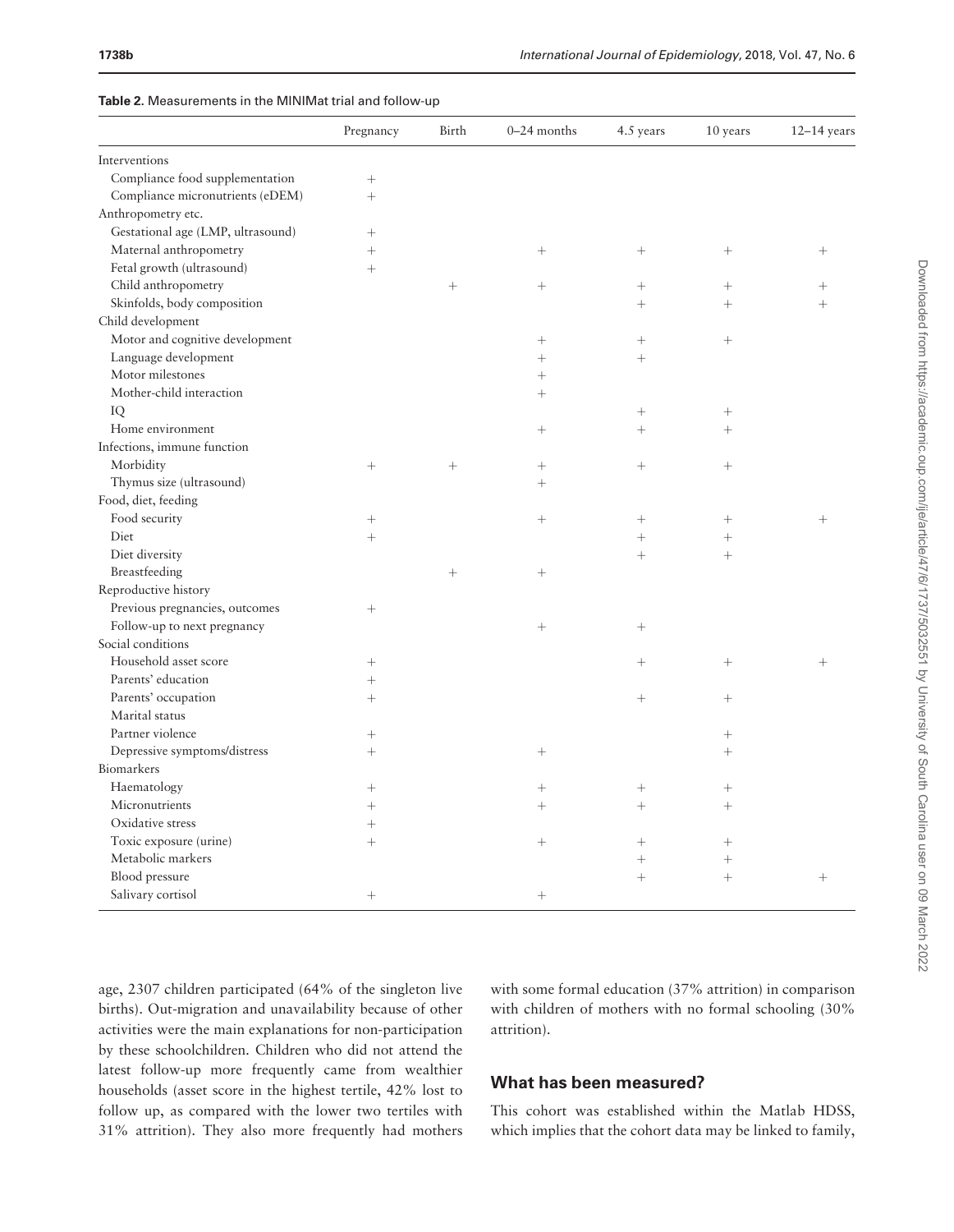<span id="page-6-0"></span>

Figure 2. Infant deaths per 1000 live births in the MINIMat trial with 95% confidence intervals.  $E =$  early (around week 9) invitation to daily balanced food supplementation, 600 kcal, 6 days per week;  $U =$  the usual timing (around week 20) of start of this food supplementation;  $Fe30Fol = 30mg$ iron and 400  $\mu$ g of folic acid; Fe60Fol = 60 mg of iron and 400  $\mu$ g of folic acid; MMS = multiple micronutrients containing a daily allowance of 15 micronutrients, including 30 mg of iron and 400  $\mu$ g of folic acid.

sociodemographic and reproductive information on mothers and grandmothers if these relatives stayed within the Matlab HDSS the years before. Valid data on important demographic and health-related events are available, such as last menstrual period, date of birth, out-migration, inmigration, death and causes of death.

The pregnancy cohort was followed from about gestational week 9 [\(Table 1](#page-4-0)). Fetal growth was monitored by repeated ultrasound assessments. Infant and young child anthropometric measurements were carefully monitored up to 2 years of age and after that at ages 4.5 and 10.0 years. Body composition was assessed by bioelectrical impedance measurements at 4.5, 10.0 and 12.3–14.5 years of age.

The quality of maternal-infant interaction was measured at 4 months of age. Child development was assessed when the participants were 7 and 18 months as well as 5 and 10 years old. These assessments included Bayley Scales of Infant Development, behaviour ratings, language development, IQ and motor milestones.

Morbidity was assessed by 7-day recalls throughout infancy up to 2 years of age, and after that at 4.5 and 10 years of age. At 8, 24 and 52 weeks of age, thymic volume was assessed by ultrasound.

The social conditions of the members of the MINIMat cohort have been carefully and repeatedly assessed. These indicators include household characteristics (including asset scores), food security, educational level of parents and a wide range of characteristics of the mother and the child. Participating women also responded to questions regarding exposure to physical, sexual and emotional violence and levels of controlling behaviour. Women's levels of stress were measured.

Haemoglobin has been measured repeatedly in mothers and their children. In sub-samples, assessments have been made of iron and other micronutrient status, markers of oxidative stress, toxic exposure including arsenic, metabolic markers and salivary cortisol ([Table 2\)](#page-5-0).

### What has been found? Key findings and publications

To date, more than 100 scientific publications and 20 PhD dissertations have been completed based on data from the MINIMat cohort. See [\[http://www.kbh.uu.se/Research/Internati](http://www.kbh.uu.se/Research/International+Child+Health+and+Nutrition/main-fields-of-research-and-projects/global-nutrition]) [onal](http://www.kbh.uu.se/Research/International+Child+Health+and+Nutrition/main-fields-of-research-and-projects/global-nutrition])+[Child](http://www.kbh.uu.se/Research/International+Child+Health+and+Nutrition/main-fields-of-research-and-projects/global-nutrition])+[Health](http://www.kbh.uu.se/Research/International+Child+Health+and+Nutrition/main-fields-of-research-and-projects/global-nutrition])+[and](http://www.kbh.uu.se/Research/International+Child+Health+and+Nutrition/main-fields-of-research-and-projects/global-nutrition])+[Nutrition/main-fields-of-research](http://www.kbh.uu.se/Research/International+Child+Health+and+Nutrition/main-fields-of-research-and-projects/global-nutrition])[and-projects/global-nutrition\]](http://www.kbh.uu.se/Research/International+Child+Health+and+Nutrition/main-fields-of-research-and-projects/global-nutrition]) for a complete publication list.

There was a pronounced effect on infant survival in line with the hypothesis. With early invitation to food supplementation with MMS, this group had an infant mortality rate of 16.8 per 1000 live births, versus 44.1 per 1000 live births among the group with the usual later invitation to food supplementation with 60 mg of iron and  $400 \mu$ g of folic acid [hazard ratio (HR) 0.38, 95% confidence interval (CI) 0.18-0.78], Figure 2.<sup>[17](#page-8-0)</sup> Adjusted maternal haemoglobin concentrations at 30 weeks' gestation were 115.0 g/L with no differences among treatment groups. Mean birthweight was 2694 g with no difference among groups. An equity analysis revealed that the intervention reduced the gap in child survival between social groups.<sup>[18](#page-8-0)</sup> The interventions were also judged to be cost-effective in reducing mortality.<sup>[19](#page-8-0)</sup> The early invitation to food supplementation in pregnancy reduced the occurrence of stunting at  $0-54$  months of age.<sup>[20](#page-8-0)</sup> In contrast, prenatal MMS increased the proportion of stunting, $^{20}$  a finding that also was supported by correspond-ing IgF1 levels.<sup>[21](#page-8-0)</sup>

The prenatal supplementations had also effects on metabolic markers at 4.5 years of age. $21$  These effects were judged to be of public health importance and suggest programming effects in early fetal life.

#### What are the main strengths and weaknesses?

The MINIMat cohort is a well-characterized cohort with information from early pregnancy to puberty. Plans are under way for a new update at 15 years of age. The randomized prenatal food and micronutrient interventions have enabled analyses of short- and medium-term effects and will provide opportunities to address the question whether long-term (adulthood) negative consequences of early nutritional insults may be prevented by this type of prenatal intervention. The context of this cohort is characterized by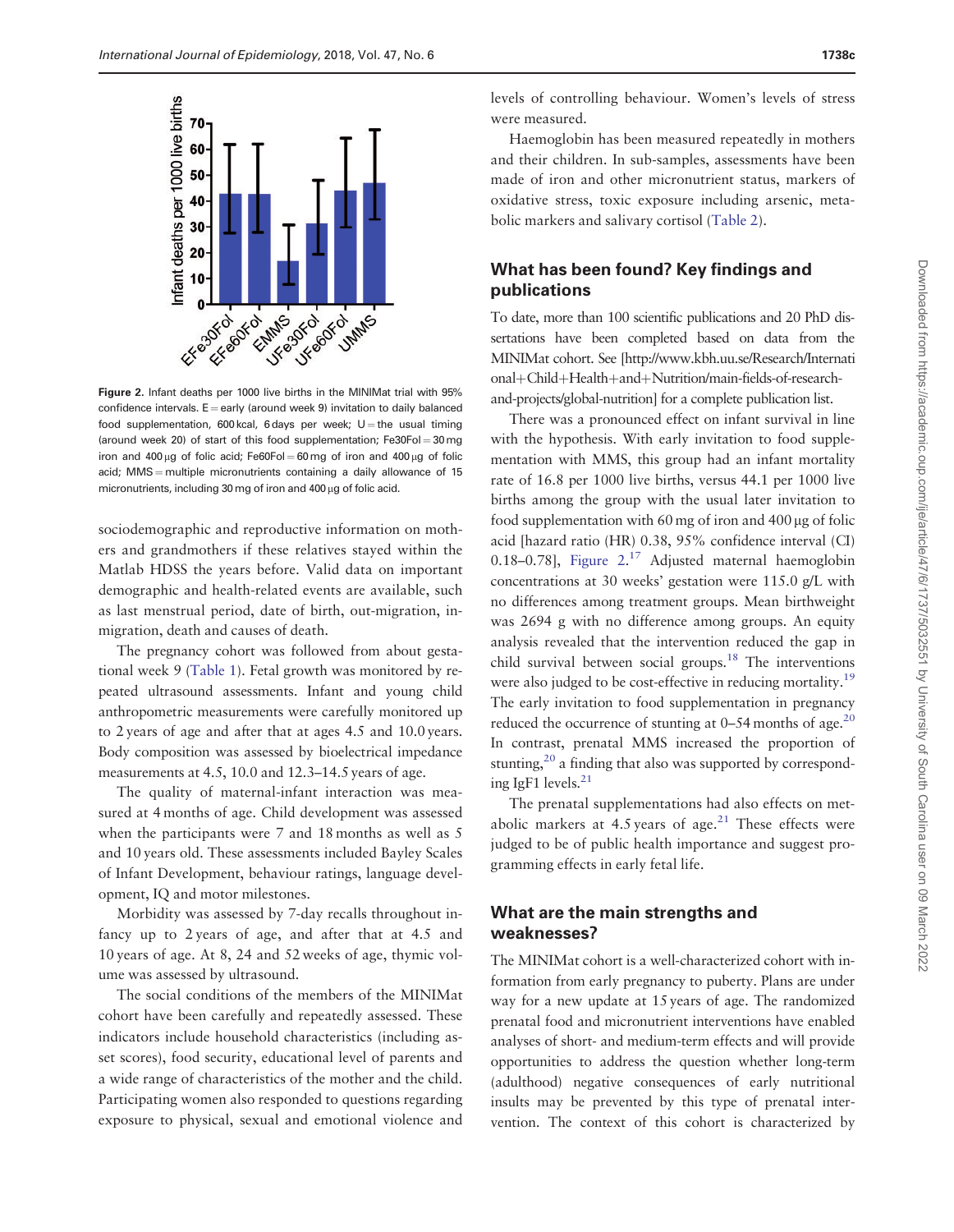<span id="page-7-0"></span>widespread undernutrition of mothers and children, and almost two-thirds of these children were born small for their gestational-age. This is important to consider when making inferences to other low-income settings. There was no follow-up between 5 and 10 years. For some rare outcomes, the sample size may be too small.

## Can I get hold of the data? Where can I find out more?

Several researchers and research groups have so far analysed MINIMat data to address new research questions that could be answered by the available databases. If you are interested, please contact Qazi Sadeq-ur Rahman at [qsrahman@icddrb.org].

#### Profile in a nutshell

- The rationale for the MINIMat cohort in Bangladesh was the high prevalence of maternal malnutrition and intrauterine growth restriction. It was hypothesized that prenatal multiple micronutrient supplementation, as well as an early invitation to a daily food supplementation, would increase maternal haemoglobin concentration, birthweight and infant survival, and that a combination of these interventions would further improve these outcomes. Secondary outcomes were linked to the Developmental Origin of Health and Disease perspective.
- A total of 4436 women were recruited from 2001 to 2003. There were 3625 live births, and 2307 children participated in the latest follow-up at 12.3–14.5 years of age.
- Fetal growth was monitored. Further assessments include child growth, body composition, child development, morbidity and mortality. Sociodemographic information included household characteristics, food security and educational levels. Haemoglobin was measured repeatedly. Sub-sample information is available on iron and other micronutrients, markers of oxidative stress, toxic exposure, metabolic markers and salivary cortisol.
- The early invitation to prenatal food supplementation combined with multiple micronutrients lowered infant mortality substantially. Among the 100 publications to date, several reports address feeding, growth, development, micronutrients, immunological development, social conditions and the Developmental Origins of Adult Disease perspective.
- If interested in the MINIMat cohort data, please contact [qsrahman@icddrb.org].

#### Funding

The MINIMat cohort was funded by icddr, b, the United Nations Children's Fund, the Swedish International Development Cooperation Agency, the UK Medical Research Council, the Swedish Research Council, the United Kingdom Department for International Development, the Japan Society for the Promotion of Science, the Child Health and Nutrition Research Initiative, Uppsala University and the United States Agency for International Development. The funders had no role in any aspect of the study design or resulting papers.

## Acknowledgements

We are grateful to families, mothers and children for their long-term commitment to the MINIMat study.

Conflict of interest: None declared.

#### **References**

- [1.](#page-2-0) Underwood BA. Health and nutrition in women, infants, and children: overview of the global situation and the Asian enigma. Nutr Rev 2002;60(5 Pt 2):S7–13.
- 2. Shrimpton R, Victora CG, de Onis M, Lima RC, Blössner M, Clugston G. Worldwide timing of growth faltering: implications for nutritional interventions. Pediatrics 2001;107:E75.
- 3. Christian P, Lee SE, Donahue Angel M et al. Risk of childhood undernutrition related to small-for-gestational age and preterm birth in low- and middle-income countries. Int J Epidemiol 2013;42:1340–55.
- 4. Victora CG, de Onis M, Hallal PC, Blössner M, Shrimpton R. Worldwide timing of growth faltering: revisiting implications for interventions. Pediatrics 2010;125:e473–80.
- [5.](#page-2-0) Leroy JL, Ruel M, Habicht J-P, Frongillo EA. Linear growth deficit continues to accumulate beyond the first 1000 days in lowand middle-income countries: global evidence from 51 national surveys. J Nutr 2014;144:1460–66.
- [6.](#page-2-0) Imdad A, Yakoob MY, Bhutta ZA. The effect of folic acid, protein energy and multiple micronutrient supplements in pregnancy on stillbirths. BMC Public Health 2011;11:S4.
- 7. Bukowski R, Smith GCS, Malone FD et al. Fetal growth in early pregnancy and risk of delivering low birth weight infant: prospective cohort study. BMJ 2007;334:836.
- 8. Merialdi M, Carroli G, Villar J et al. Nutritional interventions during pregnancy for the prevention or treatment of impaired fetal growth: an overview of randomized controlled trials. J Nutr 2003;133:1626–31S.
- 9. Ramakrishnan U. Nutrition and low birthweight: from research to practice. Am J Clin Nutr 2004;79:17-21.
- 10. Cetin I, Alvino G. Intrauterine growth restriction: implications for placental metabolism and transport. A review. Placenta 2009;30:77–82.
- [11.](#page-2-0) UNICEF, WHO, UNU. Composition of a Multiplemicronutrient Supplement to Be Used in Pilot Programmes Among Pregnant Women in Developing Countries. New York, NY: UNICEF, 1999.
- [12.](#page-2-0) Margetts BM, Fall CH, Ronsmans C, Allen LH, Fisher DJ. Multiple micronutrient supplementation during pregnancy in low-income countries: review of methods and characteristics of studies included in the meta-analyses. Food Nutr Bull 2009;30: S517–26.